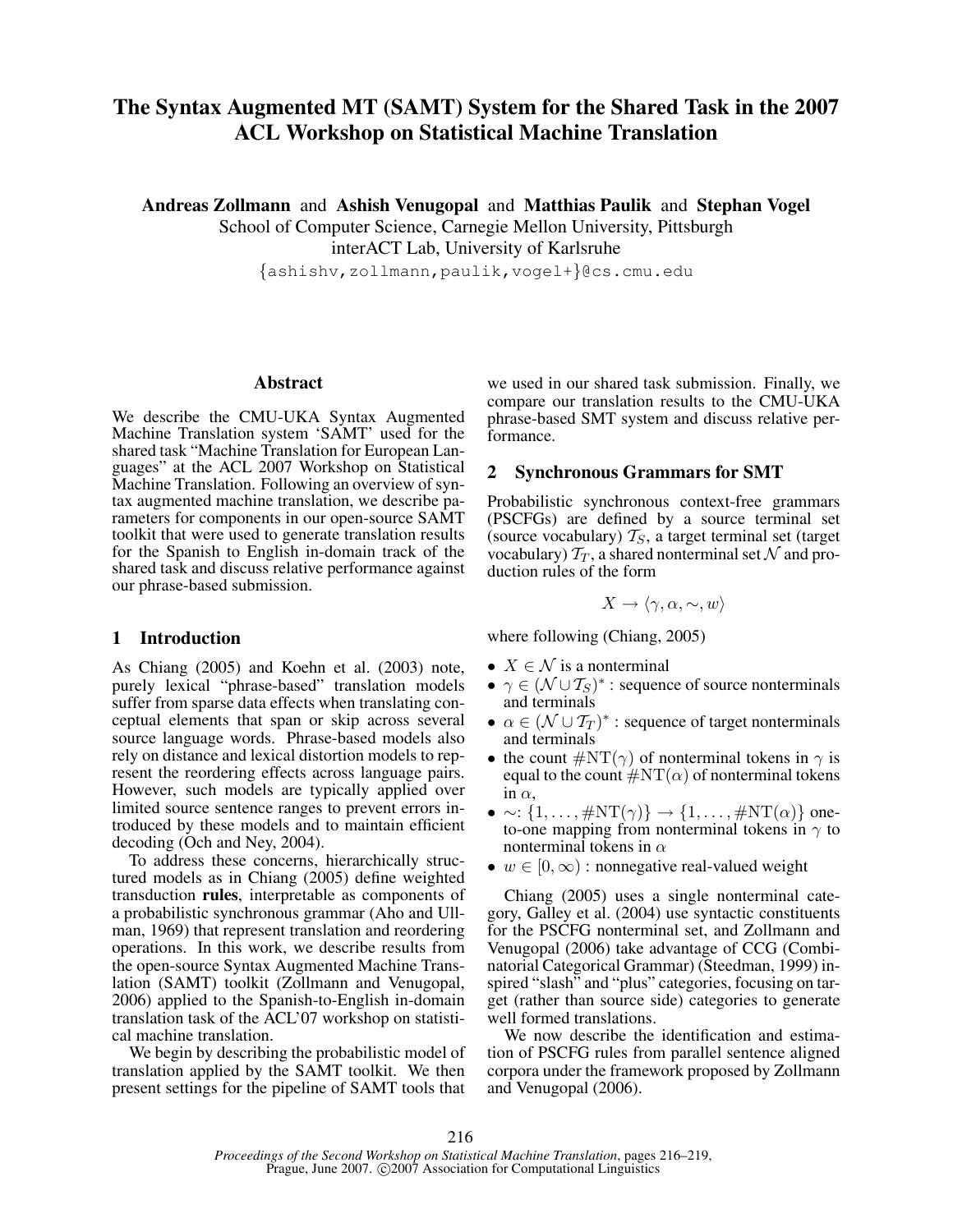#### 2.1 Grammar Induction

Zollmann and Venugopal (2006) describe a process to generate a PSCFG given parallel sentence pairs  $\langle f, e \rangle$ , a parse tree  $\pi$  for each *e*, the maximum *a posteriori* word alignment a over  $\langle f, e \rangle$ , and phrase pairs  $Phrases(a)$  identified by any alignment-driven phrase induction technique such as e.g. (Och and Ney, 2004).

Each phrase in  $Phrases(a)$  (phrases identifiable from  $\alpha$ ) is first annotated with a syntactic category to produce initial rules. If the target span of the phrase does not match a constituent in  $\pi$ , heuristics are used to assign categories that correspond to partial rewriting of the tree. These heuristics first consider concatenation operations, forming categories like "NP+VP", and then resort to CCG style "slash" categories like "NP/NN" giving preference to categories found closer to the leaves of the tree.

To illustrate this process, consider the following French-English sentence pair and selected phrase pairs obtained by phrase induction on an automatically produced alignment a, and matching target spans with  $\pi$ .

|  | $f =$ il ne va pas                           |
|--|----------------------------------------------|
|  | $e$ = he does not go                         |
|  | <b>PRP</b> $\rightarrow$ il, he              |
|  | $VB \rightarrow \text{va}, \text{go}$        |
|  | $RB+VB \rightarrow$ ne va pas, not go        |
|  | $S \rightarrow$ il ne va pas, he does not go |

The alignment  $\alpha$  with the associated target side parse tree is shown in Fig. 1 in the alignment visualization style defined by Galley et al. (2004).

Following the Data-Oriented Parsing inspired rule generalization technique proposed by Chiang (2005), one can now generalize each identified rule (initial or already partially generalized)  $N \rightarrow$  $f_1 \ldots f_m/e_1 \ldots e_n$  for which there is an **initial** rule  $M \to f_i \dots f_u / e_j \dots e_v$  where  $1 \leq i < u \leq m$  and  $1 \leq j \leq v \leq n$ , to obtain a new rule

$$
N \to f_1 \dots f_{i-1} M_k f_{u+1} \dots f_m / e_1 \dots e_{j-1} M_k e_{v+1} \dots e_n
$$

where  $k$  is an index for the nonterminal  $M$  that indicates the one-to-one correspondence between the new  $M$  tokens on the two sides (it is not in the space of word indices like  $i, j, u, v, m, n$ ). The initial rules listed above can be generalized to additionally extract the following rules from  $f, e$ .

 $S \rightarrow PRP_1$  ne va pas,  $PRP_1$  does not go

$$
S \rightarrow \text{il ne VB}_1 \text{ pas }, \text{ he does not VB}_1
$$

- $S \rightarrow$  il RB+VB<sub>1</sub>, he does RB+VB<sub>1</sub>
- $S \rightarrow PRP_1 RB+VB_2$ ,  $PRP_1 does RB+VB_2$

$$
RB+VB \rightarrow \text{ne } VB_1 \text{ pas }, \text{not } VB_1
$$

Fig. 2 uses regions to identify the labeled, source and target side span for all initial rules extracted on our example sentence pair and parse. Under this representation, generalization can be viewed as a process that selects a region, and proceeds to subtract out any sub-region to form a generalized rule.



Figure 1: Alignment graph (word alignment and target parse tree) for a French-English sentence pair.



Figure 2: Spans of initial lexical phrases w.r.t.  $f, e$ . Each phrase is labeled with a category derived from the tree in Fig. 1.

#### 2.2 Decoding

Given a source sentence  $f$ , the translation task under a PSCFG grammar can be expressed analogously to monolingual parsing with a CFG. We find the most likely derivation  $D$  with source-side  $f$  and read off the English translation from this derivation:

$$
\hat{e} = \text{tgt}\left(\underset{D:\text{src}(D)=f}{\text{arg max}} p(D)\right) \tag{1}
$$

where  $tgt(D)$  refers to the target terminals and  $src(D)$  to the source terminals generated by derivation D.

Our distribution  $p$  over derivations is defined by a log-linear model. The probability of a derivation D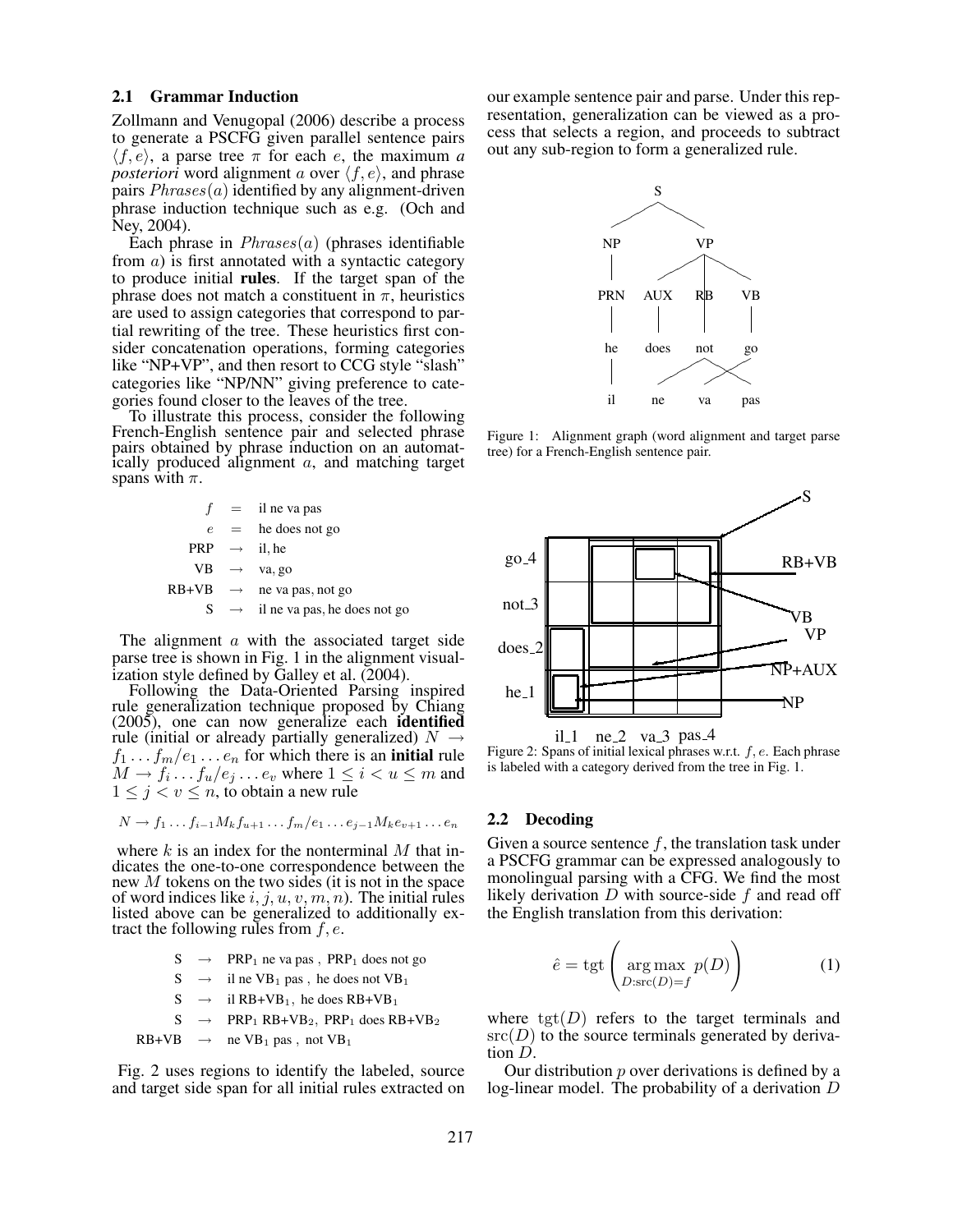is defined in terms of the rules r that are used in  $D$ :

$$
p(D) = \frac{p_{LM}(\text{tgt}(D))^{\lambda_{LM}} \prod_{r \in D} \prod_i \phi_i(r)^{\lambda_i}}{Z(\lambda)}
$$
 (2)

where  $\phi_i$  refers to features defined on each rule,  $p_{LM}$  is a language model (LM) probability applied to the target terminal symbols generated by the derivation D, and  $Z(\lambda)$  is a normalization constant chosen such that the probabilities sum up to one. The computational challenges of this search task (compounded by the integration of the LM) are addressed in (Chiang, 2007; Venugopal et al., 2007). The feature weights  $\lambda_i$  are trained in concert with the LM weight via minimum error rate (MER) training (Och, 2003).

We now describe the parameters for the SAMT implementation of the model described above.

# 3 SAMT Components

SAMT provides tools to perform grammar induction ( "extractrules", "filterrules"), from bilingual phrase pairs and target language parse trees, as well as translation ("FastTranslateChart") of source sentences given an induced grammar.

#### 3.1 extractrules

extractrules is the first step of the grammar induction pipeline, where rules are identified based on the process described in section 2.1. This tool works on a per sentence basis, considering phrases extracted for the training sentence pair  $\langle s_i, \overline{t}_i \rangle$  and the corresponding target parse tree  $\pi_i$ . extractrules outputs identified rules for each input sentence pair, along with associated statistics that play a role in the estimation of the rule features  $\phi$ . These statistics take the form of real-valued feature vectors for each rule as well as summary information collected over the corpus, such as the frequency of each nonterminal symbol, or unique rule source sides encountered.

For the shared task evaluation, we ran extractrules with the following extraction parameter settings to limit the scope and number of rules extracted. These settings produce the same initial phrase table as the CMU-UKA phrase based system. We limit the source-side length of the phrase pairs considered as initial rules to 8 (parameter MaxSourceLength). Further we set the maximum number of source and target terminals per rule (MaxSource/MaxTargetWordCount) to 5 and 8 respectively with 2 of nonterminal pairs (i.e., substitution sites) per rule<br>(MaxSubstititionCount). We limit the (MaxSubstititionCount). total number of symbols in each rule to 8 (MaxSource/TargetSymbolCount) and require all rules to contain at least one source-side

terminal symbol (noAllowAbstractRules, noAllowRulesWithOnlyTargetTerminals) since this reduces decoding time considerably. Additionally, we discard all rules that contain source word sequences that do not exist in the development and test sets provided for the shared task (parameter  $-r$ ).

#### 3.2 filterrules

This tool takes as input the rules identified by **ex**tractrules, and associates each rule with a feature vector  $\phi$ , representing multiple criteria by which the decoding process can judge the quality of each rule and, by extension, each derivation. filterrules is also in charge of pruning the resulting PSCFG to ensure tractable decoding.

 $\phi$  contains both real and Boolean valued features for each rule. The following probabilistic features are generated by filterrules:

- $\hat{p}(r | \text{lhs}(X))$ : Probability of a rule given its lefthand-side ("result") nonterminal
- $\hat{p}(r|src(r))$ : Prob. of a rule given its source side
- $\hat{p}(\text{ul}(\text{src}(r)), \text{ul}(\text{tgt}(r)) | \text{ul}(\text{src}(r))$ : Probability of the unlabeled source and target side of the rule given its unlabeled source side.

Here, the function ul removes all syntactic labels from its arguments, but retains ordering notation, producing relative frequencies similar to those used in purely hierarchical systems. As in phrasebased translation model estimation,  $\phi$  also contains two lexical weights (Koehn et al., 2003), counters for number of target terminals generated.  $\phi$  also boolean features that describe rule types (i.e. purely terminal vs purely nonterminal).

For the shared task submission, we pruned away rules that share the same source side based on  $\hat{p}(r|src(r))$  (the source conditioned relative frequency). We prune away a rule if this value is less that 0.5 times the one of the best performing rule (parameters BeamFactorLexicalRules, BeamFactorNonlexicalRules).

# 3.3 FastTranslateChart

The FastTranslateChart decoder is a chart parser based on the CYK+(Chappelier and Rajman, 1998) algorithm. Translation experiments in this paper are performed with a 4-gram SRI language model trained on the target side of the corpus. Fast-TranslateChart implements both methods of handling the LM intersection described in (Venugopal et al., 2007). For this submission, we use the Cube-Pruning (Chiang, 2007) approach (the default setting). LM and rule feature parameters  $\lambda$  are trained with the included MER training tool. Our pruning settings allow up to 200 chart items per cell